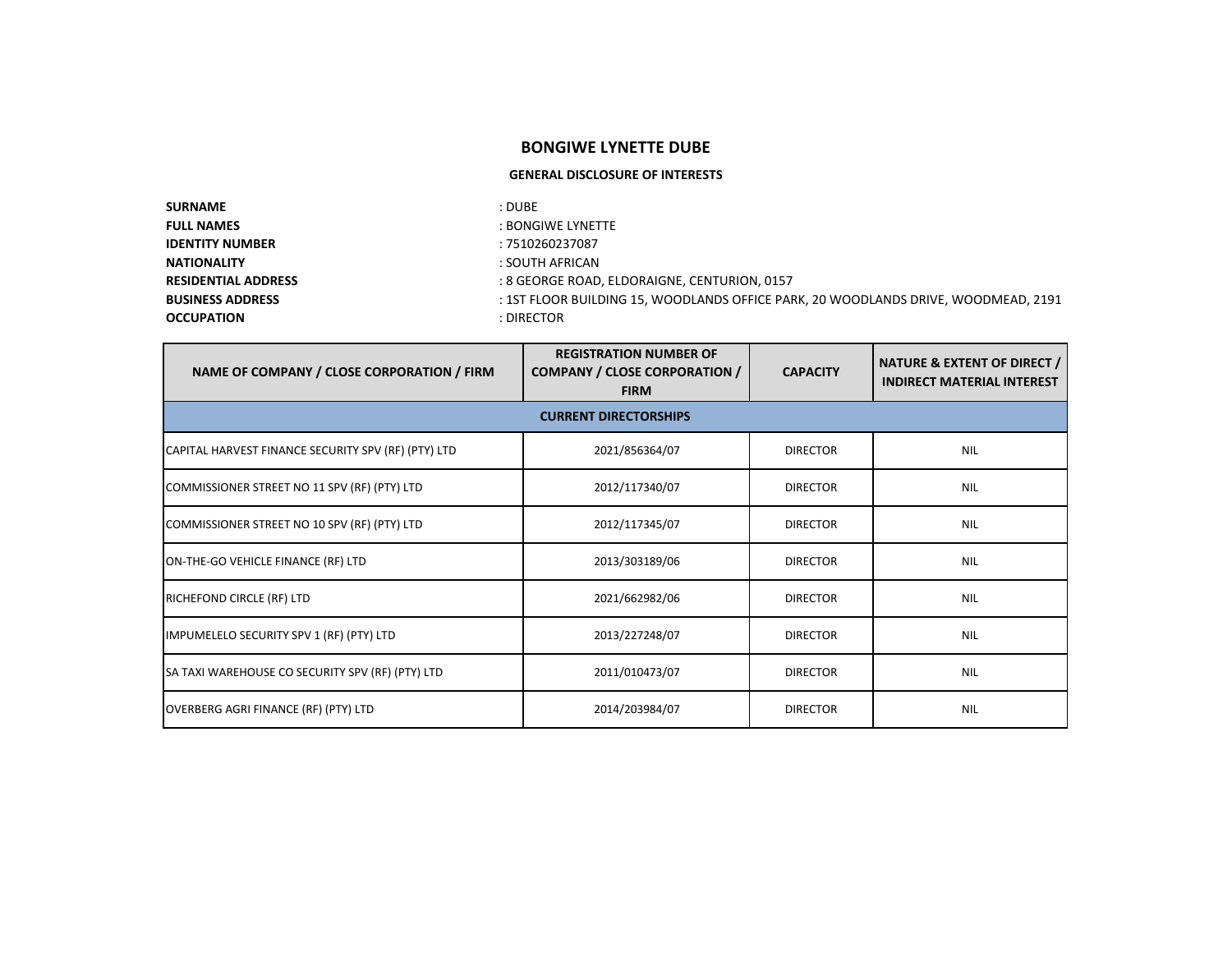| NAME OF COMPANY / CLOSE CORPORATION / FIRM  | <b>REGISTRATION NUMBER OF</b><br><b>COMPANY / CLOSE CORPORATION /</b><br><b>FIRM</b> | <b>CAPACITY</b> | <b>NATURE &amp; EXTENT OF DIRECT /</b><br><b>INDIRECT MATERIAL INTEREST</b> |
|---------------------------------------------|--------------------------------------------------------------------------------------|-----------------|-----------------------------------------------------------------------------|
| SUPERDRIVE INVESTMENTS (RF) LTD             | 2011/000895/06                                                                       | <b>DIRECTOR</b> | <b>NIL</b>                                                                  |
| CENTRAFIN SECURITY SPV (RF) (PTY) LTD       | 2015/044527/07                                                                       | <b>DIRECTOR</b> | <b>NIL</b>                                                                  |
| <b>HARCOURT STREET 1 (RF) LTD</b>           | 2015/047670/06                                                                       | <b>DIRECTOR</b> | <b>NIL</b>                                                                  |
| AB FINCO 2 SECURITY SPV (RF)(RF) (PTY) LTD  | 2008/006359/07                                                                       | <b>DIRECTOR</b> | <b>NIL</b>                                                                  |
| FOX STREET 5 (RF) LTD                       | 2015/397182/06                                                                       | <b>DIRECTOR</b> | <b>NIL</b>                                                                  |
| <b>INGUZA INVESTMENTS (RF) LTD</b>          | 2008/003346/06                                                                       | <b>DIRECTOR</b> | <b>NIL</b>                                                                  |
| TRANSSEC 3 SECURITY SPV (RF) (PTY) LTD      | 2016/117323/07                                                                       | <b>DIRECTOR</b> | NIL                                                                         |
| TRANSSEC 4 SECURITY SPV (RF) (PTY) LTD      | 2018/268780/07                                                                       | <b>DIRECTOR</b> | <b>NIL</b>                                                                  |
| TRANSFLOW SECURITY SPV (RF) (PTY) LTD       | 2018/631770/07                                                                       | <b>DIRECTOR</b> | <b>NIL</b>                                                                  |
| TRANSSEC 5 SECURITY SPV (RF) (PTY) LTD      | 2020/858265/07                                                                       | <b>DIRECTOR</b> | <b>NIL</b>                                                                  |
| CAPITAL HARVEST SECURITY SPV (RF) (PTY) LTD | 2020/866448/07                                                                       | <b>DIRECTOR</b> | <b>NIL</b>                                                                  |
| BFUELFIN SECURITY SPV (RF) (PTY) LTD        | 2021/304331/07                                                                       | <b>DIRECTOR</b> | <b>NIL</b>                                                                  |
| MW ASSET RENTALS (RF) LTD                   | 2002/030074/06                                                                       | <b>DIRECTOR</b> | <b>NIL</b>                                                                  |
| BLUE DIAMOND INVESTMENTS NO 1 (RF) LTD      | 2005/038272/06                                                                       | DIRECTOR ALT    | <b>NIL</b>                                                                  |
| BLUE DIAMOND INVESTMENTS NO 2 (RF) LTD      | 2005/038396/06                                                                       | DIRECTOR ALT    | <b>NIL</b>                                                                  |
| BLUE DIAMOND INVESTMENTS NO 3 (RF) LTD      | 2005/503868/06                                                                       | DIRECTOR ALT    | <b>NIL</b>                                                                  |
| INTEGER SECURITY SPV (PTY) LTD              | 2007/013097/07                                                                       | <b>DIRECTOR</b> | <b>NIL</b>                                                                  |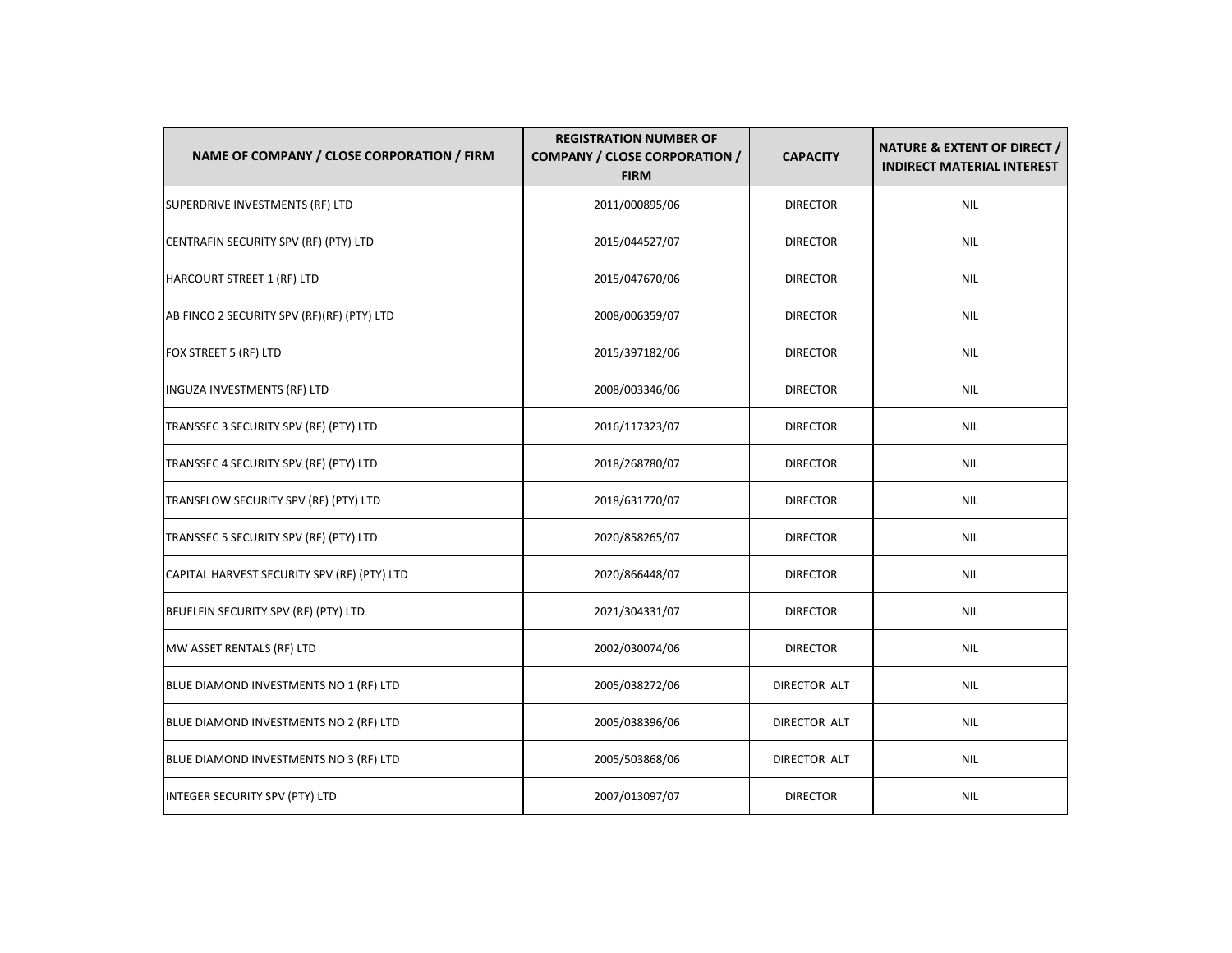| NAME OF COMPANY / CLOSE CORPORATION / FIRM | <b>REGISTRATION NUMBER OF</b><br><b>COMPANY / CLOSE CORPORATION /</b><br><b>FIRM</b> | <b>CAPACITY</b> | NATURE & EXTENT OF DIRECT /<br><b>INDIRECT MATERIAL INTEREST</b> |
|--------------------------------------------|--------------------------------------------------------------------------------------|-----------------|------------------------------------------------------------------|
| INTEGER MORTGAGE SPV (PTY) LTD             | 2007/013809/07                                                                       | <b>DIRECTOR</b> | <b>NIL</b>                                                       |
| INTEGER MORTGAGE SPV 2 (PTY) LTD           | 2007/023222/07                                                                       | <b>DIRECTOR</b> | <b>NIL</b>                                                       |
| AB FINCO 1 SECURITY SPV(RF) (PTY) LTD      | 2007/033852/07                                                                       | <b>DIRECTOR</b> | <b>NIL</b>                                                       |